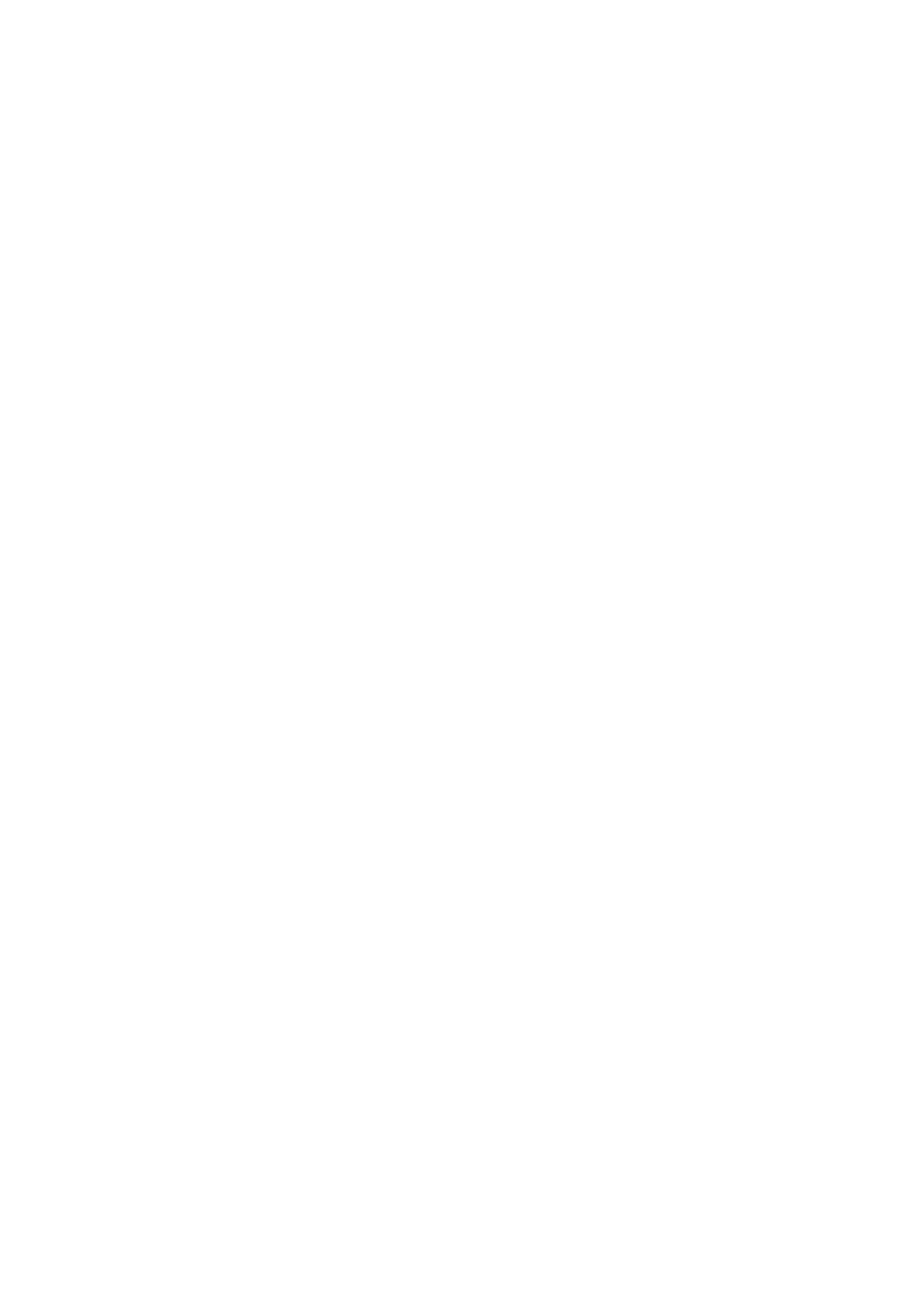

Ellan Vannin

## **PUBLIC RECORDS ACT 1 999**

## **Index**

| <b>Section</b> |                                                 | Page |  |
|----------------|-------------------------------------------------|------|--|
| 1              |                                                 |      |  |
| 2              |                                                 |      |  |
| 3              |                                                 |      |  |
| 4              |                                                 |      |  |
| 5              |                                                 |      |  |
| 6              |                                                 |      |  |
| 7              |                                                 |      |  |
| 8              |                                                 |      |  |
| 9              |                                                 |      |  |
|                | <b>SCHEDULE 1</b>                               | 13   |  |
|                | FUNCTIONS IN RELATION TO RECORDS OF LEGISLATURE | 13   |  |
|                | <b>SCHEDULE 2</b>                               | 14   |  |
|                | <b>PUBLIC RECORDS</b>                           | 14   |  |
|                | <b>SCHEDULE 3</b>                               | 17   |  |
|                | <b>AMENDMENTS OF ENACTMENTS</b>                 | 17   |  |
|                | <b>SCHEDULE 4</b>                               | 17   |  |
|                | <b>ENACTMENTS REPEALED</b>                      | 17   |  |
|                | <b>ENDNOTES</b>                                 | 19   |  |
|                | <b>TABLE OF LEGISLATION HISTORY</b>             | 19   |  |
|                | <b>TABLE OF RENUMBERED PROVISIONS</b>           | 19   |  |
|                | <b>TABLE OF ENDNOTE REFERENCES</b>              | 19   |  |

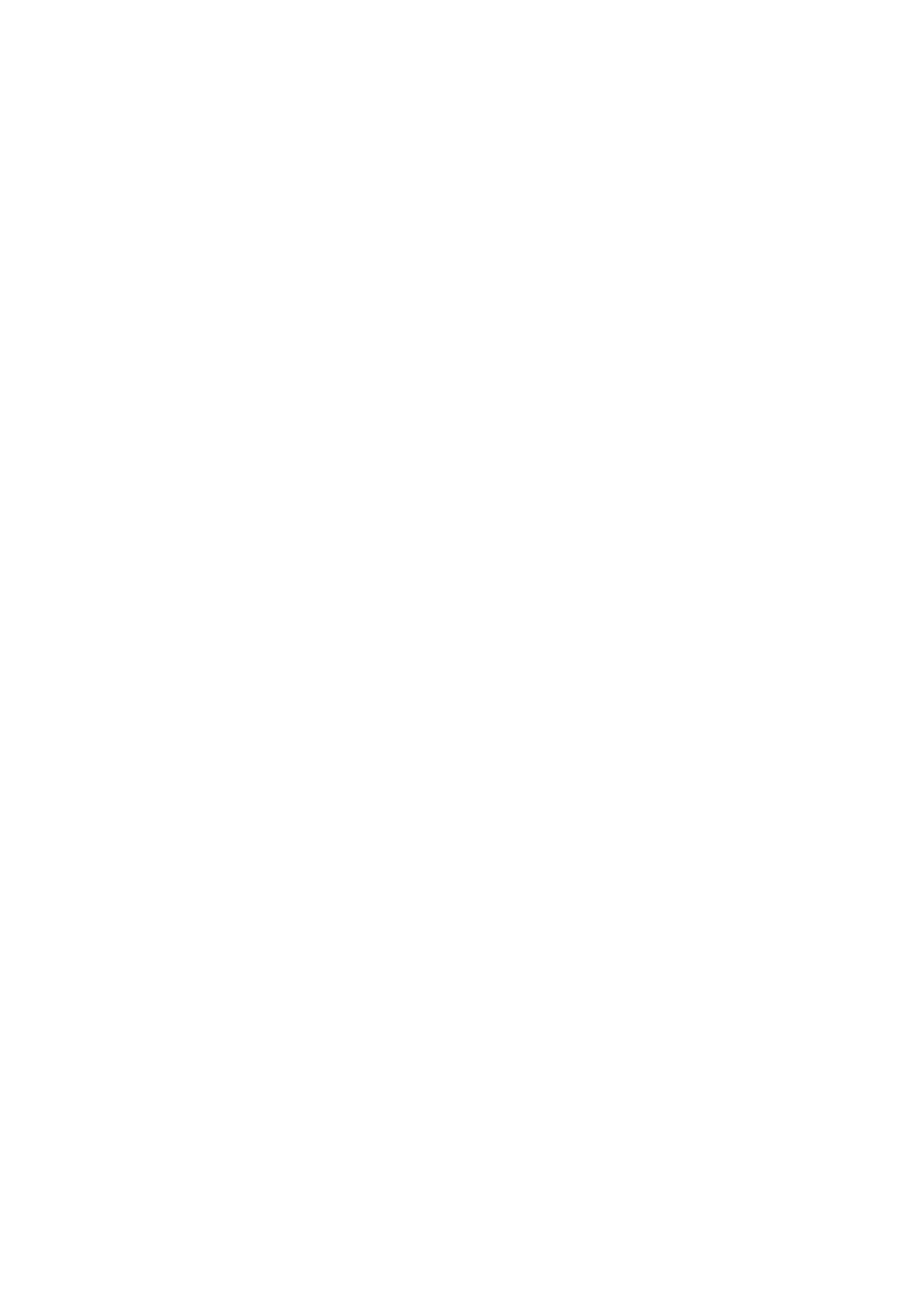

Ellan Vannin

## **PUBLIC RECORDS ACT 1 999**

| Received Royal Assent: | 13 July 1999        |
|------------------------|---------------------|
| Passed:                | 13 July 1999        |
| Commenced:             | 1 <i>April</i> 2000 |

**AN ACT** to establish a Public Record Office; to make provision for public records; and for connected purposes.

#### <span id="page-4-0"></span>**1 The Public Record Office**

(1) The public record office maintained by the Chief Registrar under this section as originally enacted continues to exist.

In this Act "the Record Office" means the public record office.

- (2) Responsibility for maintaining the Record Office transfers from the Chief Registrar to the Registrar General upon the coming into operation of paragraph 48 of the Schedule to the *Central Registry Act 2018* (being the provision which substitutes this section for that originally enacted).**<sup>1</sup>**
- (3) The Registrar General must take all reasonable steps to preserve records under his or her charge under this Act.

For the sake of clarity, the duty under this subsection extends to records which are transferred or held elsewhere by virtue of subsection (8) or section 3(6).

- (4) The Registrar General may do anything that appears to the Registrar General to be necessary or expedient to maintain the utility of the Record Office.
- (5) The Registrar General may, in particular, do any of the following
	- (a) compile and make available indices, guides and other finding aids to, and calendars and texts of, the records in the Record Office;
	- (b) prepare publications concerning the activities of and facilities provided by the Record Office;
	- (c) regulate the conditions under which members of the public may inspect public and other records or use the other facilities of the Record Office;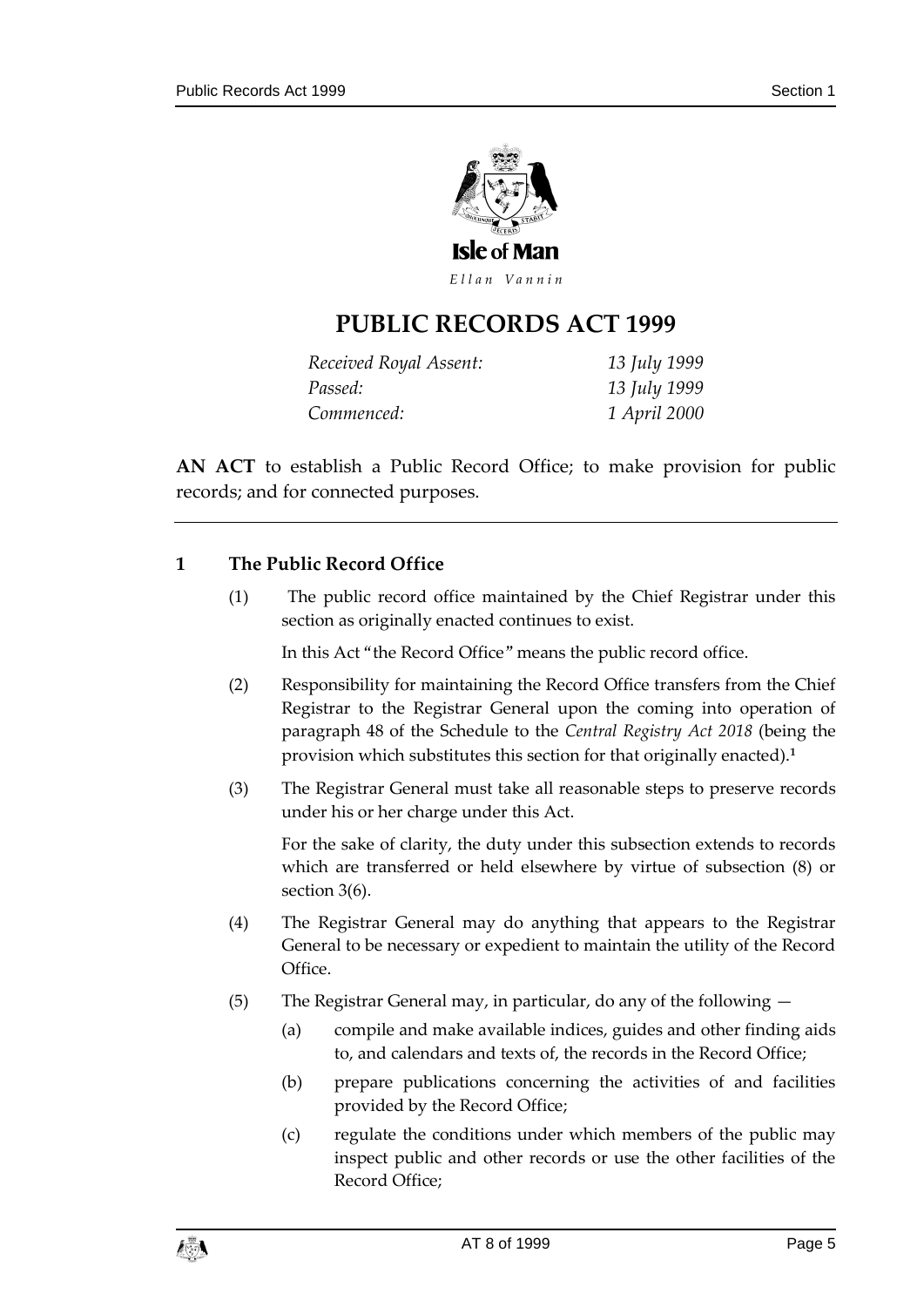- (d) provide for the making and authentication of copies of and extracts from records required as evidence in legal proceedings or for other purposes;
- (e) accept responsibility for the safe keeping of records other than public records;
- (f) provide for the copying of records by microfilming or otherwise or into an electronic form, and for access to such copies by the use of electronic or other devices;
- (g) make arrangements for the separate housing of films and other records which have to be kept under special conditions;
- (h) lend records, for display at commemorative exhibitions or for other special purposes;
- (i) acquire records and accept gifts and loans of records;
- (j) provide, or arrange for the provision of, facilities for the repair and conservation of records;
- (k) provide works of reference to facilitate the inspection or use of public records.
- (6) The Public Services Commission, the Department and the Registrar General must secure that the staff of the Records Office includes suitably qualified persons.
- (7) Sections 6 to 10 apply, in the same way as they apply to the Record Office, to,  $-$ 
	- (a) the Manx Museum, in relation to public records deposited there; and
	- (b) any repository specified in a direction under subsection (8), in relation to any public records of a class or description specified in the direction.
- (8) The Registrar General may direct that public records or public records of a specified class or description, may be deposited in any record office, library or other repository which the Registrar General is satisfied is a suitable place for the deposit of public records, subject to such terms and conditions as may be contained in the direction.
- (9) Before giving a direction which would result in the deposit of records outside the Island the Registrar General must be satisfied that reasonable facilities will be afforded to the public in the Island to enable them to access the information contained within those records.
- (10) The Registrar General and the person or body maintaining any repository mentioned in subsection  $(7)(a)$  or  $(b)$  may make arrangements for the transfer of any public records held in the Record Office to that repository, or the transfer of any public records held in that repository to the Record Office, subject to such terms and conditions as may be agreed.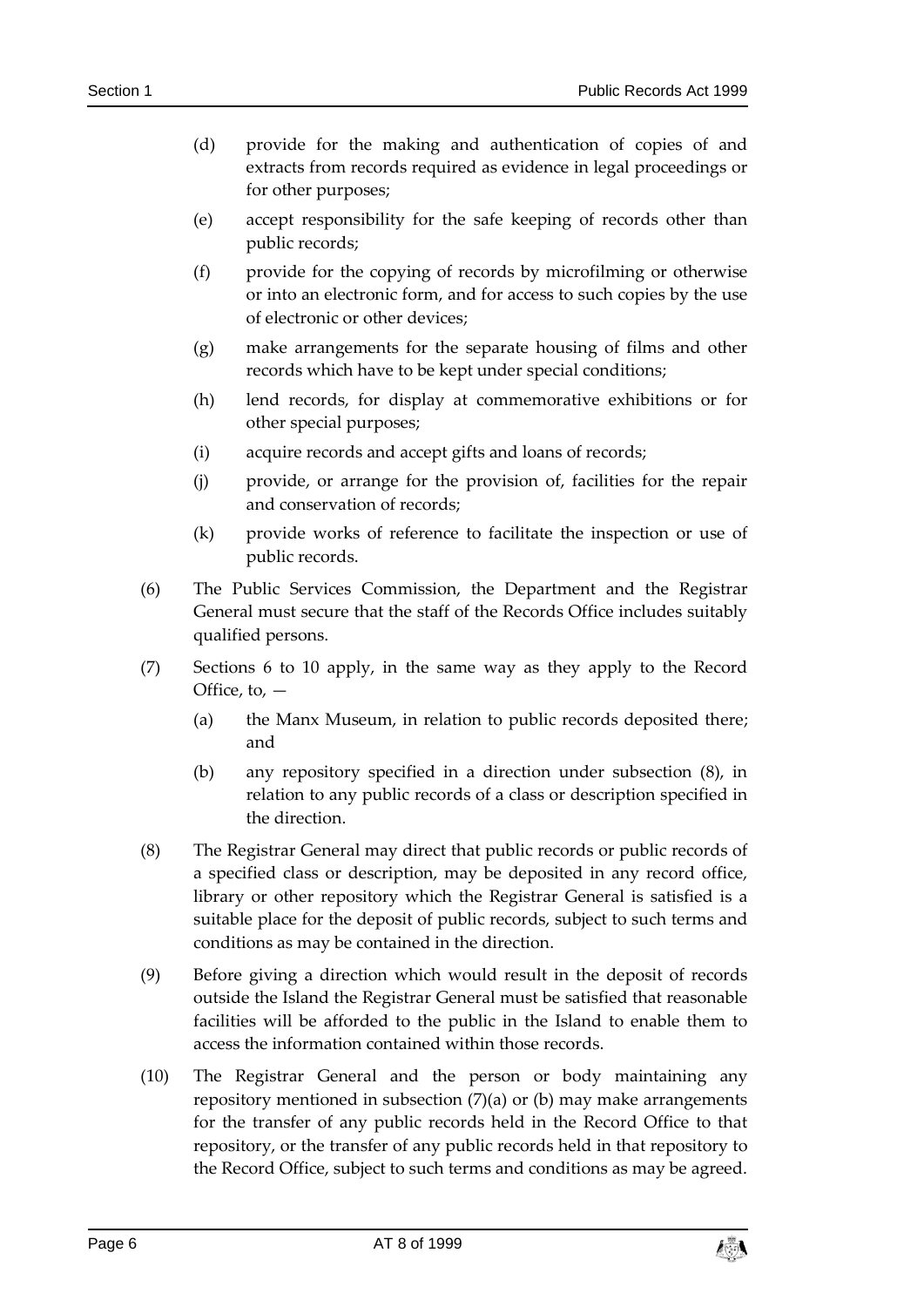This subsection does not limit the power to include terms and conditions in a direction under subsection (8).**<sup>2</sup>**

#### <span id="page-6-0"></span>**2 Fees**

- (1) The Treasury may by order prescribe the fees which may be charged for copies of records kept in the Record Office (including certified copies or extracts from such records) and for other services afforded by officers of the Record Office, and authorise the remission of the fees in prescribed cases.
- (2) Fees received under this section shall be paid into the general revenue of the Island.

#### <span id="page-6-1"></span>**3 Selection and preservation of public records**

- (1) It shall be the duty of every person responsible for public records of any description which are not in the Record Office —
	- (a) to take reasonable steps for the safe-keeping of those records pending the making of arrangements under paragraph (b); and
	- (b) to make arrangements with the Registrar General for the selection from them of such records as ought to be permanently preserved and for their safe-keeping.**<sup>3</sup>**
- (2) The Registrar General shall be responsible for guiding, co-ordinating and supervising all action taken under this section, and in particular for determining the place of deposit of any records to be permanently preserved.**<sup>4</sup>**
- (3) For the purpose of the exercise of his functions under this section, the Registrar General, or any officer of the Record Office authorised by him for the purpose, may at any time inspect and examine any public records, notwithstanding any confidence, privilege or statutory restriction.**<sup>5</sup>**
- (4) Subject to the following provisions of this section, public records selected for permanent preservation under this section shall be transferred to the Record Office not later than the end of the prescribed period after their creation.
- (5) Any records may be retained after the end of the prescribed period after their creation if —
	- (a) in the opinion of the person who is responsible for them, they are required for administrative purposes or ought to be retained for any other special reason, and
	- (b) the Council of Ministers has been informed of the facts and given its approval.
- (6) The Registrar General may, if it appears to him in the interests of the proper administration of the Record Office, direct that the transfer of any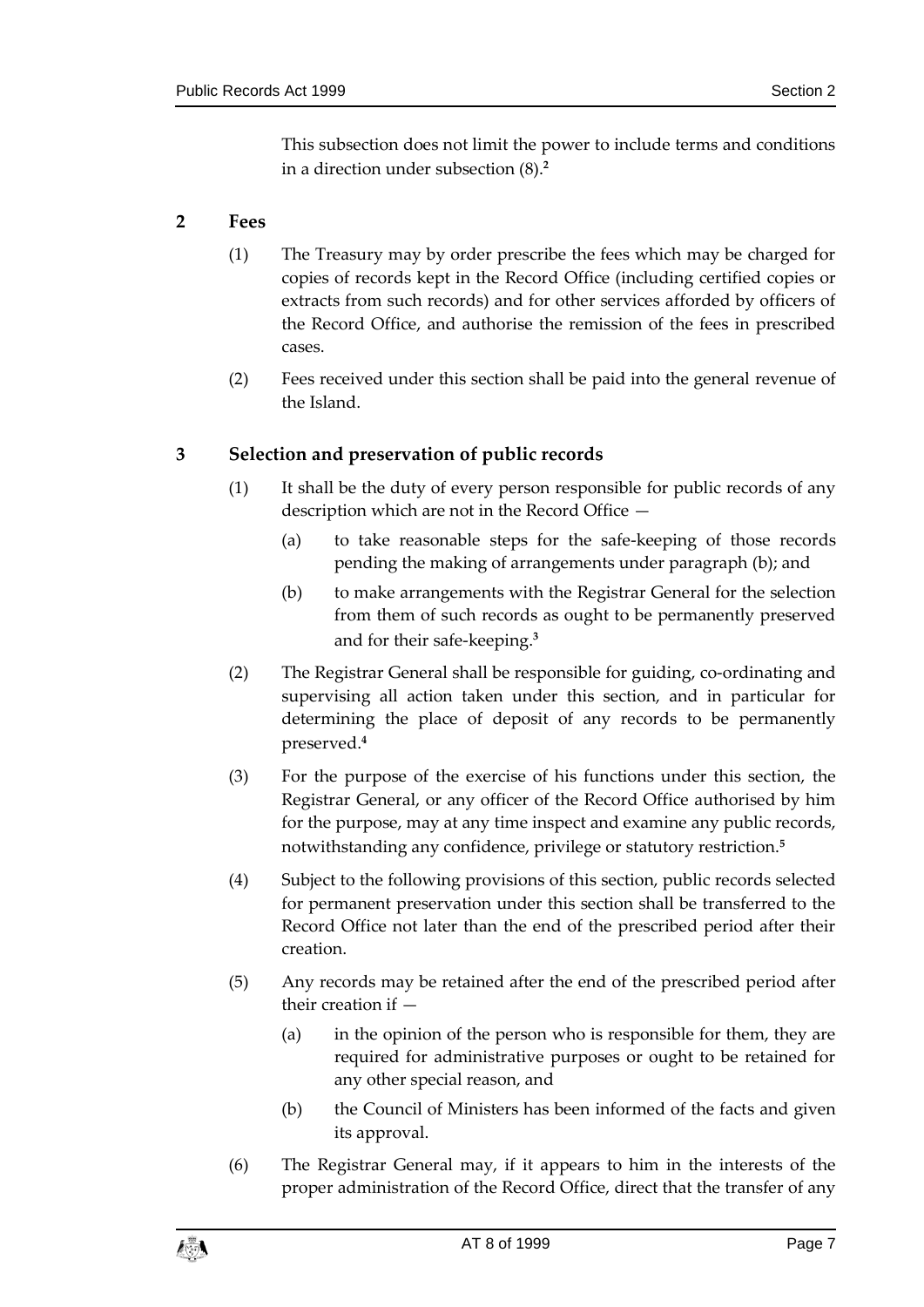class of records under this section shall be suspended until arrangements for their reception have been completed.**<sup>6</sup>**

- (7) Where, following the arrangements made in pursuance of this section, public records have been rejected as not required for permanent preservation —
	- (a) the Registrar General may retain them for such period and subject to such conditions as he may think fit;**<sup>7</sup>**
	- (b) subject to paragraph (a), they shall be destroyed or disposed of in some other way.
- (8) The Registrar General may maintain, otherwise than as part of the Record Office, accommodation for the safe-keeping of —
	- (a) public records pending the selection from them of records for permanent preservation; and
	- (b) records retained under subsection (7)(a).**<sup>8</sup>**
- (9) Any question as to the person whose duty it is to make arrangements under this section with respect to any class of public records shall be referred to and determined by the Council of Ministers.
- (10) At the request of a person by whom any records have been transferred to the Record Office under this section, or the successor of such a person, the Registrar General shall temporarily return such records to him, for such period and subject to such conditions as may be agreed or, in default of agreement, determined by the Council of Ministers.**<sup>9</sup>**
- (11) In this section "the prescribed period" means  $-$ 
	- (a) 25 years, or
	- (b) such other period as the Council of Ministers may by order prescribe, either generally or as respects any particular class of public records.
- (12) Schedule 1 shall have effect with respect to the exercise of functions under this section and section 4 in relation to records referred to in paragraph 2 of Schedule 2.

#### <span id="page-7-0"></span>**4 Access to public records**

- (1) Subject to the following provisions of this section, it shall be the duty of the Registrar General to arrange that reasonable facilities are available to the public for inspecting and obtaining copies of public records in the Record Office.**<sup>10</sup>**
- (2) Public records in the Record Office shall not be available for public inspection until the expiry of the prescribed period, subject to subsection (2A).**<sup>11</sup>**
- (2A) Subsection (2) does not apply to  $-$

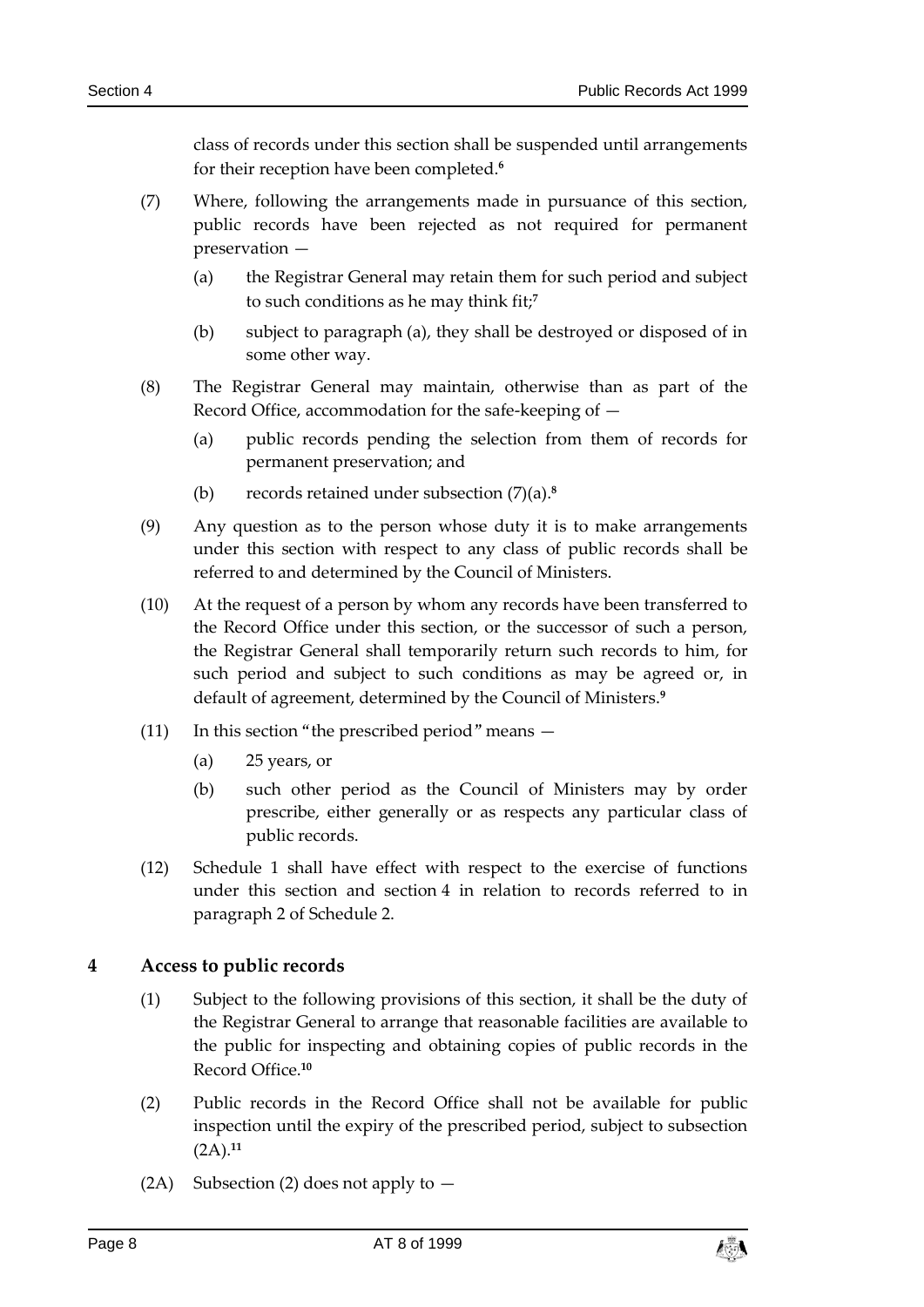- (a) records to which members of the public had access before the commencement of this Act;
- (b) records to which members of the public had access before their transfer to the Record Office; or
- (c) records transferred to the Record Office under section 6(1). **12**
- (3) If it appears to the appropriate person that any public records to which subsection (2) applies that they  $-$ 
	- (a) are subject to a statutory restriction, or
	- (b) contain information which was obtained from members of the public under such conditions that the opening of those records to the public after the prescribed period would or might constitute a breach of good faith on the part of the Government or of the persons who obtained the information,

he shall notify the Registrar General accordingly.**<sup>13</sup>**

- (4) Where a notification is given under subsection (3)(b), the records in question shall not be available in the Record Office for public inspection even after the expiration of the prescribed period except in such circumstances and subject to such conditions, if any, as the Council of Ministers may approve, or, if the Council of Ministers thinks fit, after the expiration of such further period as it may approve.
- (5) The Registrar General may give such reasonable directions as he thinks fit to the person or body managing any repository referred to in section  $1(7)(a)$  or (b) as to the provision of facilities for public access under this section to any public records for the time being kept there, and (subject to subsection (6)) it shall be the duty of that person to comply with any such directions.**<sup>14</sup>**
- (6) Any question as to the reasonableness of any direction under subsection (5) shall be referred to and determined by the Council of Ministers.
- (7) Nothing in this section shall be construed as granting any right to inspect public records or any part of them which appear to the Registrar General to be in danger of damage through inspection by the public; but where any records are withheld from inspection by the public by virtue of this subsection the Registrar General shall, if possible, make copies of them available for inspection by the public.**<sup>15</sup>**
- (8) Subsection (2) does not make it unlawful for the Registrar General to permit a person to inspect any records if he has obtained special authority for the purpose given by an officer of a Department or other body, being an officer appearing to the Registrar General as qualified to give such an authority.**<sup>16</sup>**
- (9) The foregoing provisions of this section are subject to  $-$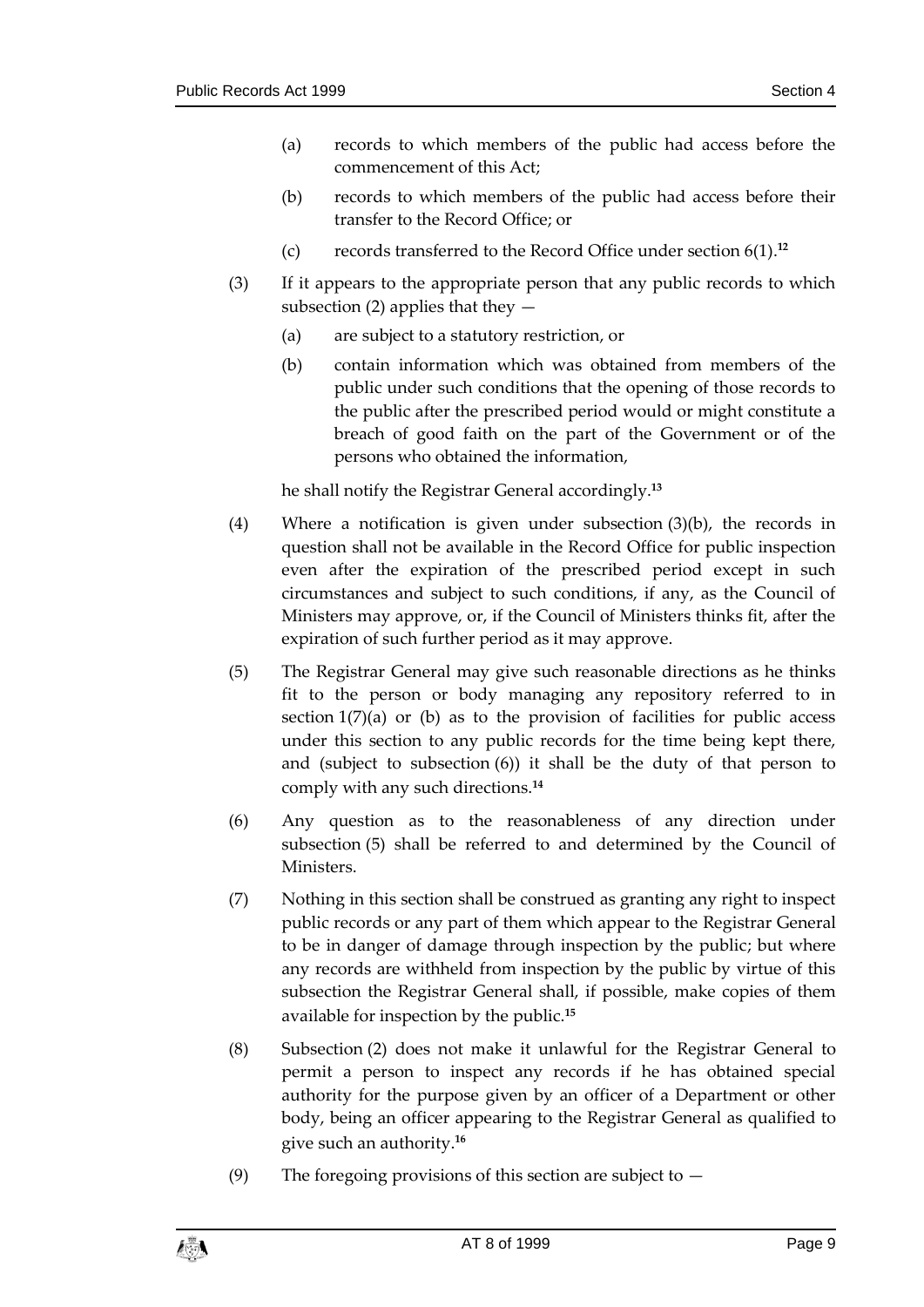- (a) any statutory restriction; and
- (b) section 5(5) of the *Manx Museum and National Trust Act 1959* (opening hours of Manx Museum).
- $(10)$  In this section  $-$

"the appropriate person" means —

- (a) in relation to any public records which have been selected under section 3 for permanent preservation, the person responsible for those records;
- (b) in relation to any other records to which subsection (2) applies, the person or body by whom or on whose behalf they were deposited in the Record Office or, if that person or body has ceased to exist, the Chief Secretary;

"the prescribed period", in relation to any public records, means —

- (a) 30 years, or
- (b) such other period as the Council of Ministers may by order prescribe, either generally or as respects any particular class of public records,

beginning with the 1st January in the year following that in which the records were created.

#### <span id="page-9-0"></span>**5 Legal validity of public records etc**

- (1) The legal validity of any record shall not be affected by its removal under the provisions of this Act.
- (2) A copy of or extract from a public record in the Record Office purporting —
	- (a) to be certified as a true copy or extract thereof by or on behalf of the Registrar General and to be sealed or stamped with the seal of the Record Office, or**<sup>17</sup>**
	- (b) to be certified as a true copy or extract thereof by or on behalf of the officer in charge of a repository mentioned in section 1(6),

shall be admissible as evidence in any proceedings without any further or other proof thereof if the original record would have been admissible as evidence in those proceedings.

#### <span id="page-9-1"></span>**6 Deposit of records of Central Registry in the Record Office**<sup>18</sup>

- (1) The Registrar General may transfer to the Record Office any records held, filed or deposited in the Central Registry; on transfer the records become public records for the purpose of this Act.**<sup>19</sup>**
- (2) The Registrar General must secure that the same facilities are afforded for inspecting and taking copies of any records transferred under

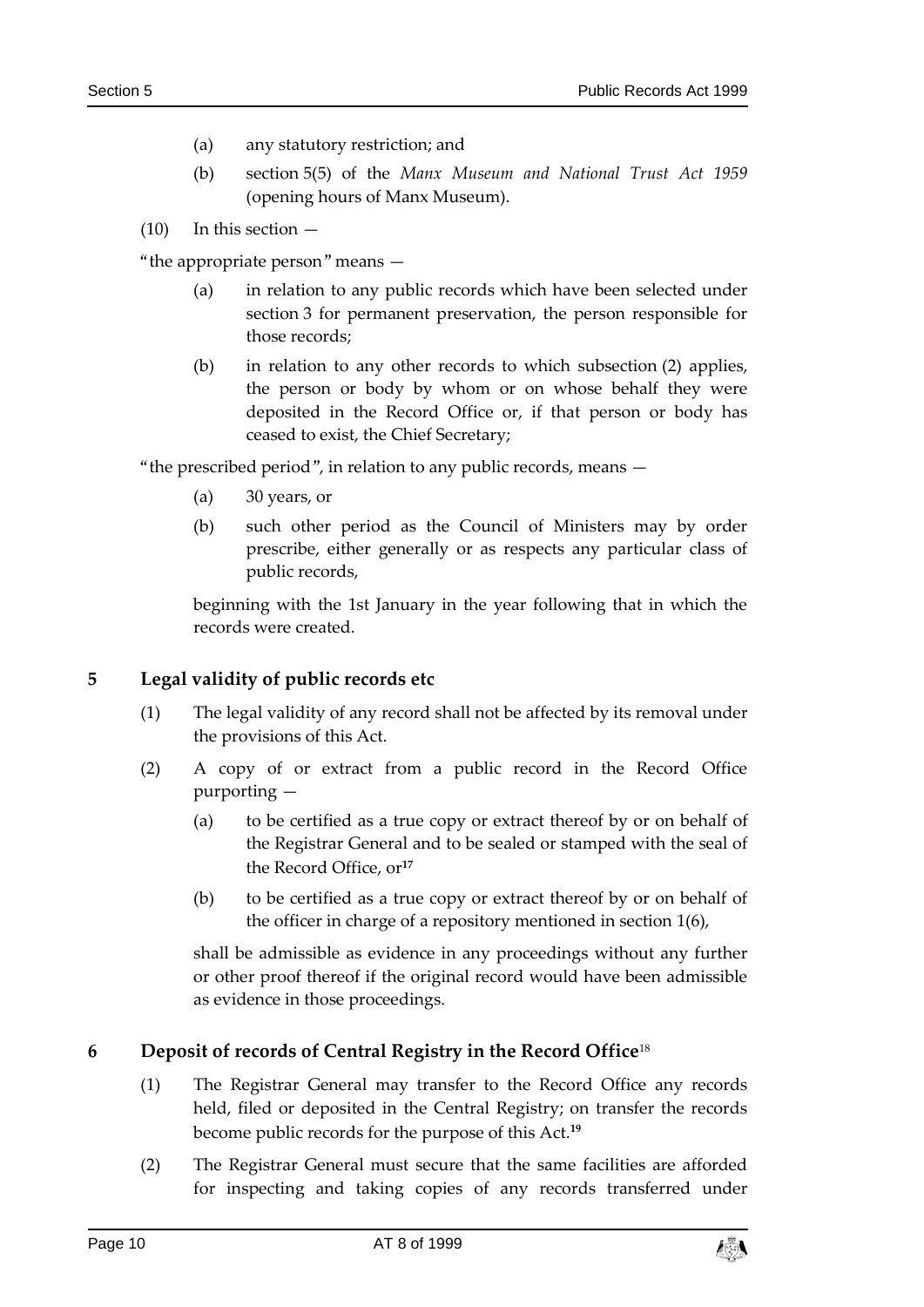subsection (1) as would have been afforded had they not been transferred to Record Office. **20**

- (3) Section 4(5) and (6) applies to facilities for inspecting and taking copies of records for the time being kept in a repository referred to in section 1(5)(a) or (b) as it applies to facilities for public access under section 4.
- (4) Where any private documents have remained in the custody of a court for more than 25 years without being claimed, the Chief Registrar may, with the approval of the Clerk of the Rolls, transfer the documents to the Record Office and thereupon the documents shall become public records for the purposes of this Act.
- (5) [Repealed]**<sup>21</sup>**
- (6) Any records transferred to the Manx Museum pursuant to section 45 of the *Registration of Deeds Act 1961* shall be deemed to have been so transferred pursuant to subsection (1) (as applied by section 1(5)).

#### <span id="page-10-0"></span>**7 Destruction of records in Record Office**

- (1) If, as respects any public records in the Record Office, it appears to the Registrar General —
	- (a) that they are duplicated by other public records which have been selected for permanent preservation, or
	- (b) that there is some other special reason why they should not be permanently preserved,

he may, with the approval of the Department, Statutory Board, authority or officer, if any, who appears to him to be primarily concerned with those records, or with public records of the class in question, authorise either the destruction of those records or their disposal in any other way.**<sup>22</sup>**

(2) Subsection (1) does not apply to documents to which section 2 of the *Companies Act 1961* applies.

#### <span id="page-10-1"></span>**8 Interpretation**

- $(1)$  In this Act —
- "**the General Registry**" includes every department or office transferred to the General Registry by virtue of the *General Registry Act 1965*;

"**public records**" has the meaning given by Schedule 2;

"**the Record Office**" means the public record office maintained under section 1;

"**records**" includes not only written documents but also records conveying information by any other means whatsoever;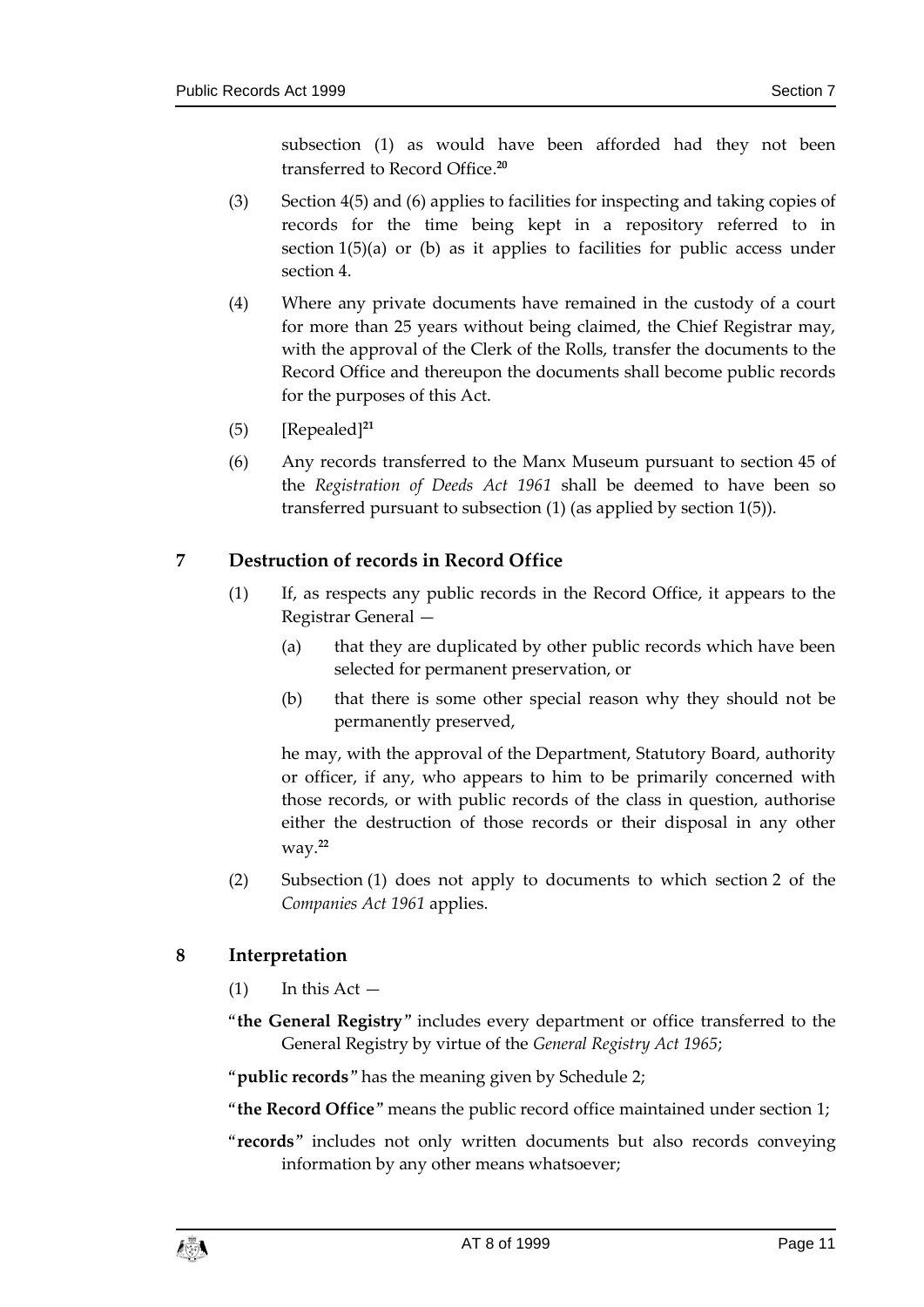- "**statutory restriction**" means a prohibition or restriction on the disclosure of information obtained from the public which is imposed by any statutory provision, whenever made.
- (2) Where records created at different dates are for administrative purposes kept together in one file or other assembly, all the records in that file or other assembly shall be treated for the purposes of this Act as having been created when the latest of them was created.

#### <span id="page-11-0"></span>**9 Short title etc**

- (1) This Act may be cited as the Public Records Act 1999.
- (2) This Act shall come into operation on such day or days as the Council of Ministers may by order appoint.**<sup>23</sup>**
- (3) [Repealed]**<sup>24</sup>**
- (4) No order under this Act (except an order under subsection (2)) shall have effect unless it is approved by Tynwald.
- (5) The enactments specified in Schedule 3 are amended in accordance with that Schedule.
- (6) The enactments specified in Schedule 4 are repealed to the extent specified in column 3 of that Schedule.

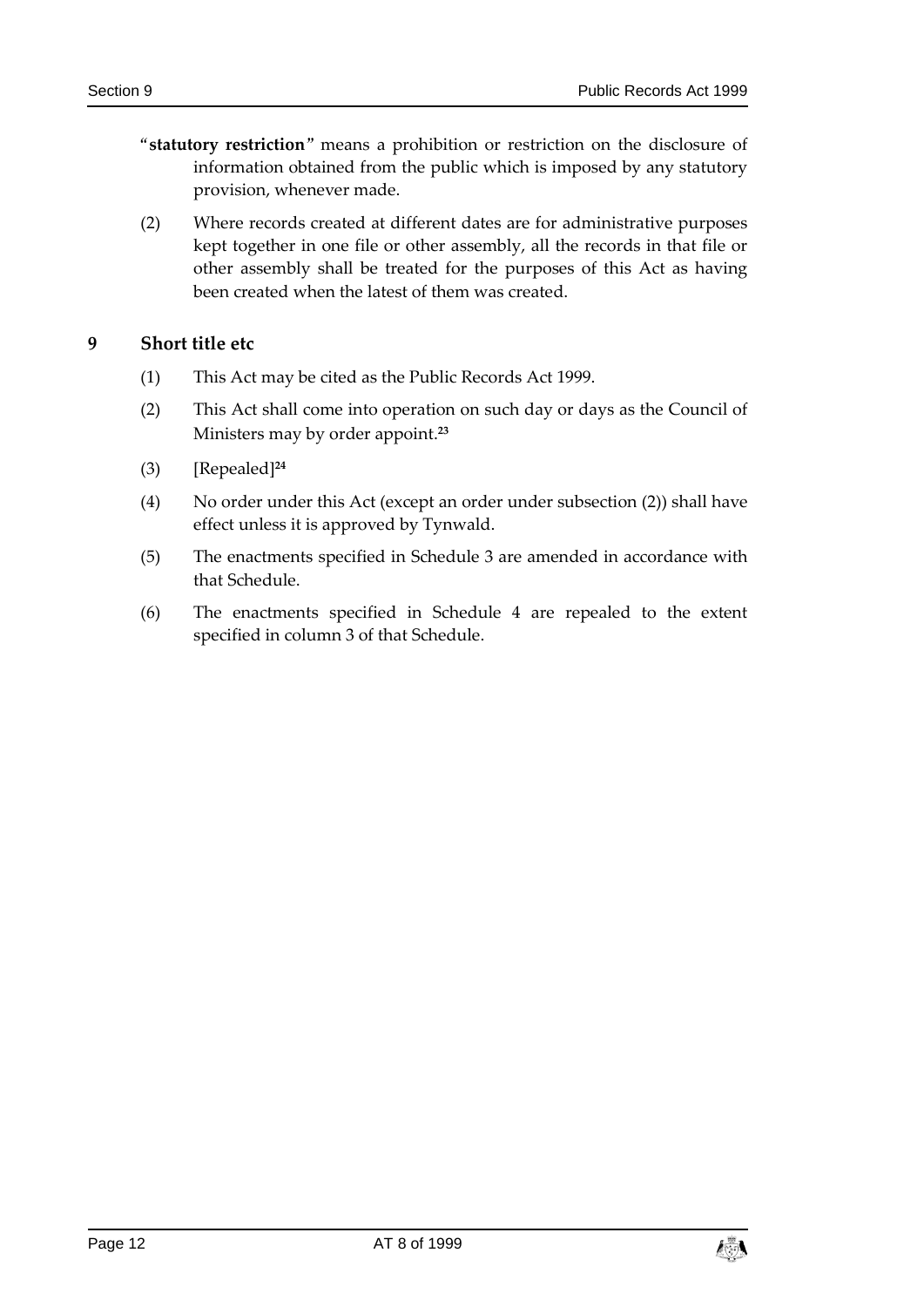### **Schedule 1**

#### <span id="page-12-1"></span><span id="page-12-0"></span>**FUNCTIONS IN RELATION TO RECORDS OF LEGISLATURE**

#### Section 3(12)

#### *Committee of legislative body*

1. Tynwald, the Council or the Keys may appoint a committee to exercise functions under sections 3 and 4 in relation to the records of Tynwald, the Council or the Keys, as the case may be.

#### *Exercise of functions in relation to records*

2. Where a committee of Tynwald, the Council or the Keys has been appointed under paragraph 1, references in sections 3 and 4 to the Council of Ministers shall, in relation to records of that body, be construed as references to that committee.

#### *Orders made by committees*

3. Where an instrument purports to be an order made for the purposes of the definition of "prescribed period" in section 3(11) or 4(10) by a committee appointed under paragraph 2, it shall be presumed, until the contrary is proved, that the committee was duly appointed and that at the material time the signatories of the instrument were members of the committee.

#### *Interpretation*

- 4. For the purposes of this Schedule
	- (a) references to records of Tynwald shall be construed as including references to records of any committee of Tynwald and of a joint committee of the Council and the Keys, and administrative and departmental records of the Clerk of Tynwald and any other officer of Tynwald;
	- (b) references to records of the Council shall be construed as including references to records of any committee of the Council, and administrative and departmental records of the Clerk of the Council and any other officer of the Council;
	- (c) references to records of the Keys shall be construed as including references to records of any committee of the Keys, and administrative and departmental records of the Secretary of the Keys and any other officer of the Keys.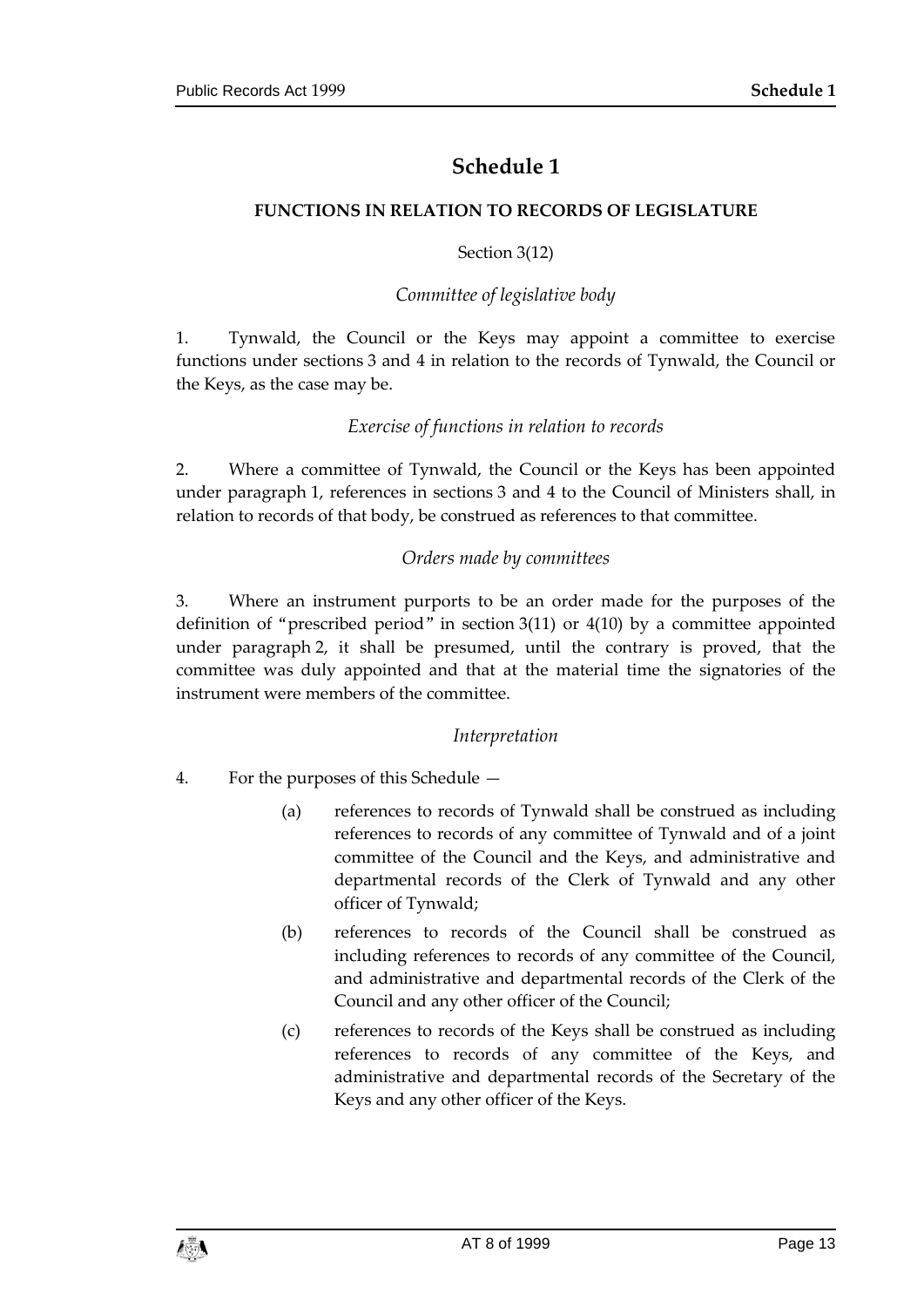### **Schedule 2**

#### **PUBLIC RECORDS**

#### Section 8(1)

#### *Definition of public records*

<span id="page-13-1"></span><span id="page-13-0"></span>1. Subject to section 6, this Schedule shall have effect for determining what are public records for the purposes of this Act.

#### *Parliamentary records*

2.  $(1)$  The records of  $-$ 

- (a) Tynwald, the Council and the Keys, and
- (b) any committee of Tynwald, the Council or the Keys (including a joint committee of the Council and the Keys),

shall be public records.

(2) The administrative and departmental records of the Clerk of Tynwald, the Clerk of the Council, the Secretary of the Keys and any other officer of Tynwald, the Council or the Keys shall be public records.

#### *Central government records*

3. (1) Subject to sub-paragraph (3), administrative and departmental records belonging to Her Majesty in right of the Island, and in particular —

- (a) records of the office of the Lieutenant Governor;
- (b) records of the Council of Ministers, and of any committee of the Council of Ministers;
- (c) records of, or held in, any department of the Government; and
- (d) records of any office, commission, body or establishment whatsoever under the Government,

shall be public records.

(2) The administrative and departmental records of the Attorney General shall be public records.

(3) Sub-paragraph (1)(a) does not apply to records of the office of the Lieutenant Governor which relate to Her Majesty or members of the Royal Family or the Royal Household.

(4) Sub-paragraph (1)(a) does not apply to records of the office of the Lieutenant Governor —

- (a) in the custody of the Lieutenant Governor immediately before the commencement of this Act; or
- (b) created after the commencement of this Act,

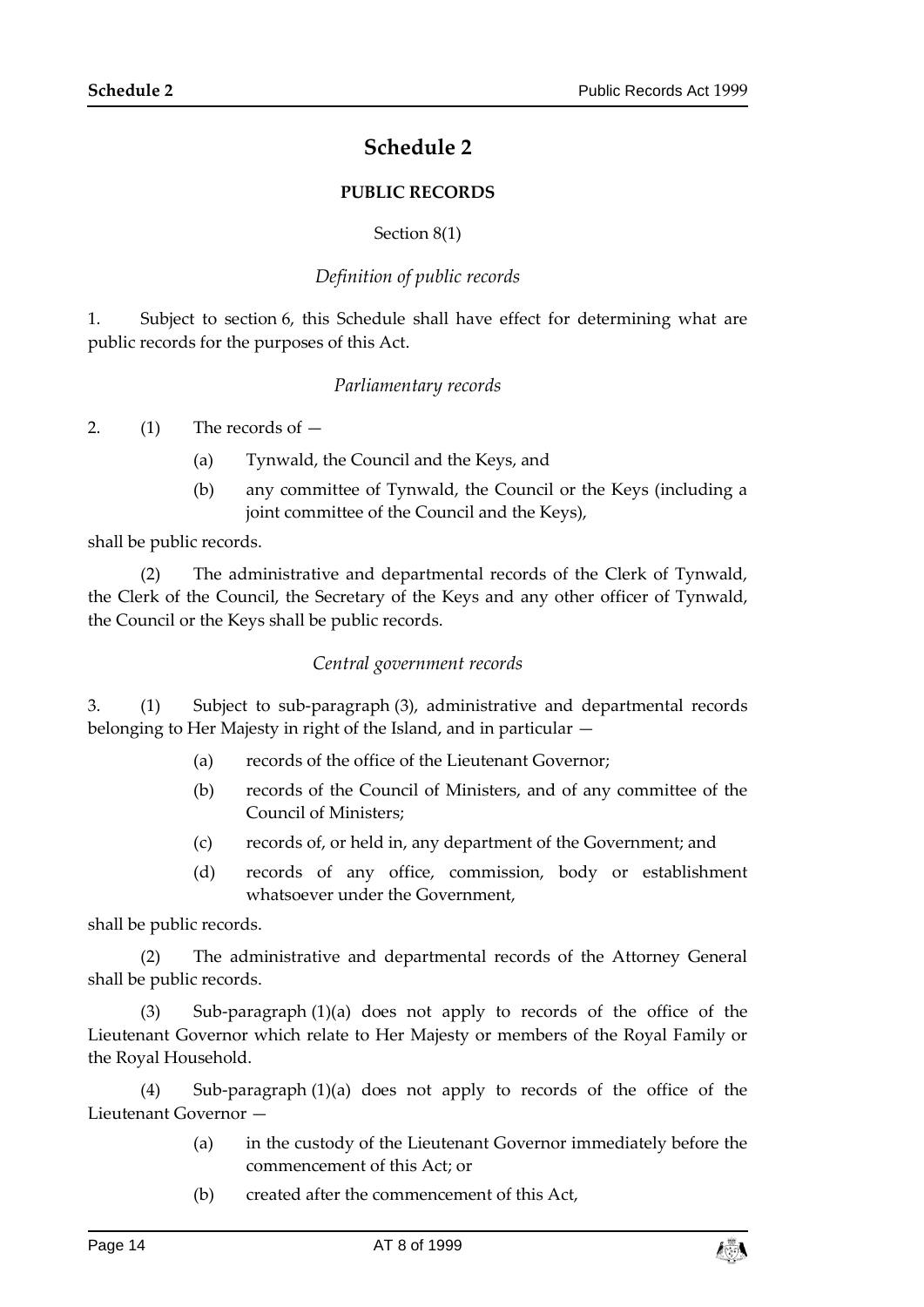unless the Lieutenant Governor otherwise directs in the case of any particular records or description of records.

(5) Sub-paragraph (1) does not apply to records of any description filed or deposited in the General Registry pursuant to any statutory provision and for the time being held in the General Registry, other than records transferred to the Record Office pursuant to section 6(1).

#### *Records of Departments and other public bodies*

4. (1) Without prejudice to paragraph 3(1), the administrative and departmental records of the following bodies shall be public records —

- (a) Departments;
- (b) Statutory Boards;
- (c) Boards of Tynwald;
- (d) the Finance Board;
- (e) the Public Services Commission (including any Whitley Council for the public service);**<sup>25</sup>**
- (f) local authorities;
- (g) joint boards established under the *Local Government Act 1985* or any other enactment (including any combined authority established under any Act repealed by that Act);
- (h) any committee of, or appointed by, any body referred to in (a) to (g) above;
- (i) the Manx Museum and National Trust;
- (j) the Manx Heritage Foundation;
- (k) the Isle of Man Constabulary;
- (l) any body specified in an order made by the Council of Ministers for the purpose of this paragraph.

(2) Subject to paragraph 6, sub-paragraph (1) does not apply to records in any museum or library —

- (a) held on loan from any person or body not mentioned in paragraph 2, 3(1) or (2) or 5 or sub-paragraph (1); or
- (b) forming part of its permanent collections (that is, acquired by the museum or library otherwise than by transfer from or arrangements with any such person or body),

unless they fall within paragraph 2, 3 or 5.

(3) Sub-paragraph (1) does not apply to criminal records held by the Isle of Man Constabulary.

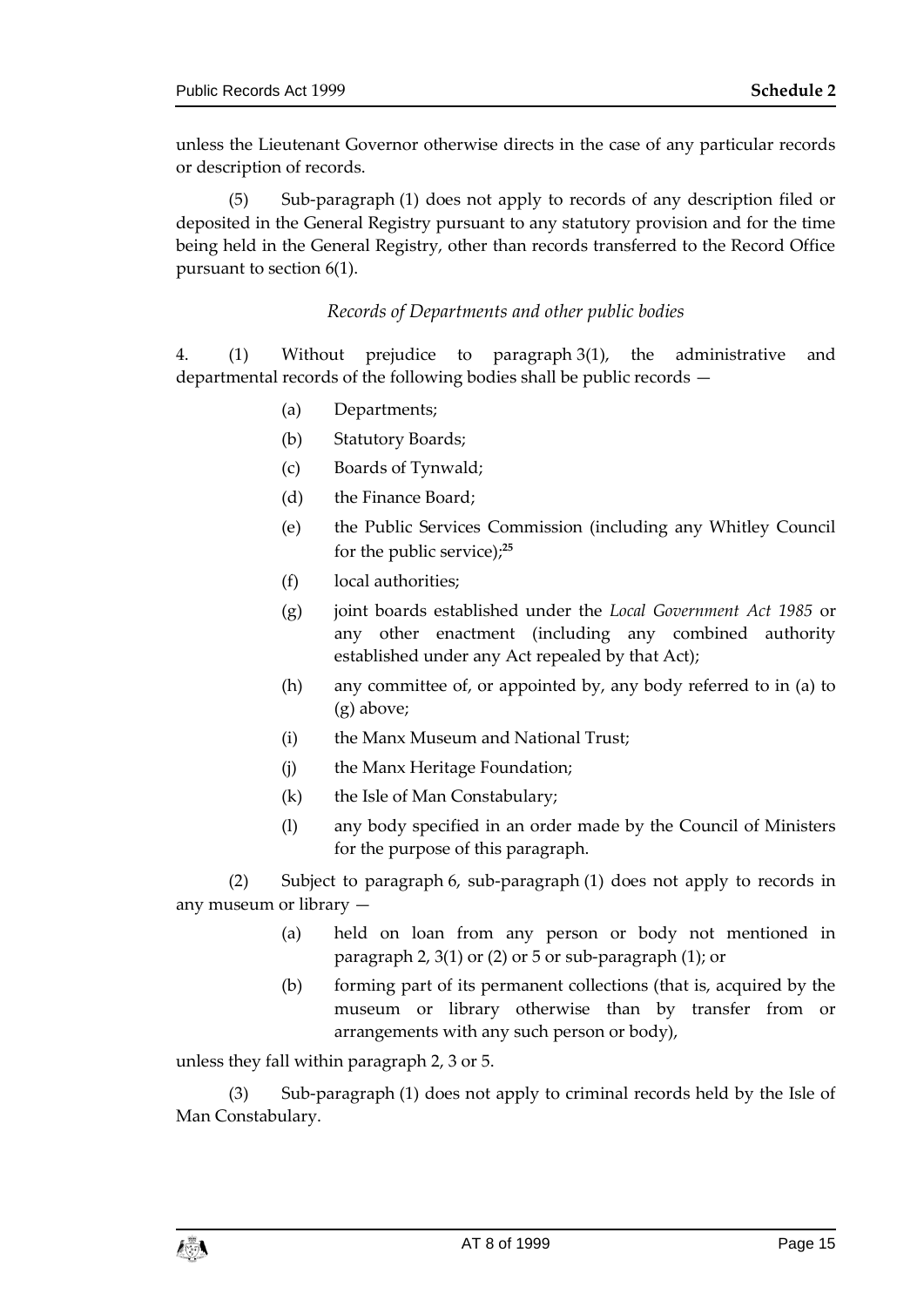#### *Records of courts etc.*

5. (1) Records of every court or tribunal (by whatever name called) held in the Island, other than —

- (a) courts-martial;
- (b) naval courts held under Part VI of the Merchant Shipping Act 1894 (an Act of Parliament);
- (c) ecclesiastical courts;

shall be public records.

(2) In this paragraph "records" includes records of any proceedings in the court or tribunal in question and includes rolls, writs, books, decrees, bills, orders, warrants and accounts of, or in the custody of, the court or tribunal in question.

#### *Records in Manx Museum*

6. (1) The records which at the commencement of this Act are in the Manx Museum shall be public records.

- $(2)$  Sub-paragraph  $(1)$ 
	- (a) applies to records of any description filed or deposited in the General Registry pursuant to any statutory provision and for the time being held in the Manx Museum, but
	- (b) does not apply to records
		- (i) held on loan from any person or body not mentioned in paragraph 2, 3(1) or (2), 4(1) or 5; or
		- (ii) forming part of the permanent collections of the Manx Museum (that is, acquired otherwise than by transfer from or arrangements with any such person or body),

unless they fall within paragraph 2, 3 or 5.

#### *Alteration of definition*

7. (1) Without prejudice to paragraph 4(1)(k), the Council of Ministers may by order direct that —

- (a) any description of records not falling within paragraphs 1 to 6 shall be treated as public records, or
- (b) any description of records falling within those paragraphs shall not be so treated.

(2) An order under sub-paragraph (1)(a) shall not apply to any records falling within paragraph  $3(3)$  or  $(4)(a)$  or  $(b)$ .

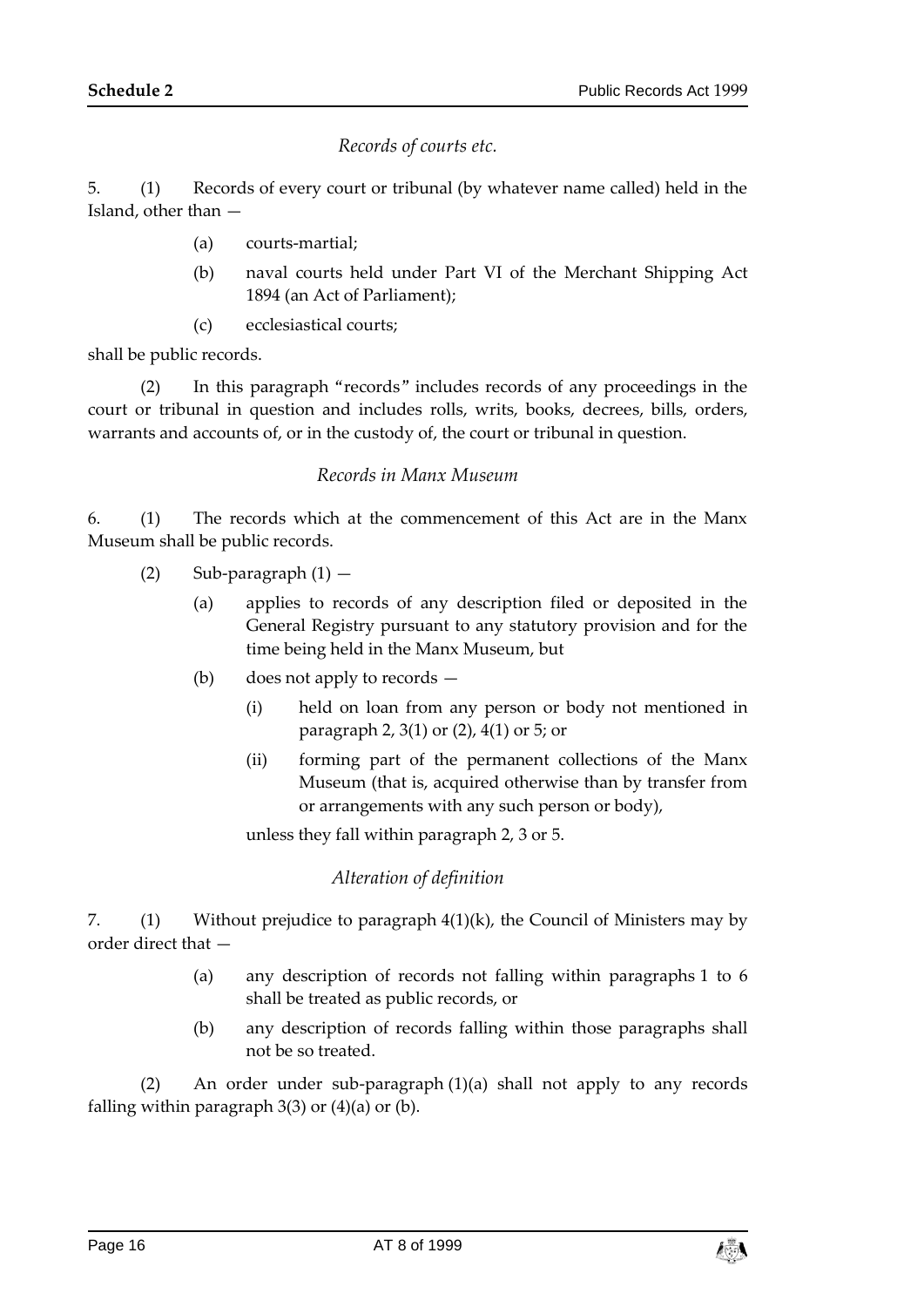#### *Interpretation*

8. (1) Any description of a department, board, office, commission, court, tribunal or other body by reference to which a class of public records is framed extends to a department, board, office, commission, court, tribunal or body which has ceased to exist, whether before or after the commencement of this Act.

<span id="page-16-0"></span>(2) Where, by virtue of any statutory provision made after the commencement of this Act, any statutory undertaking formerly carried on by a Department, Statutory Board, local authority or joint board ("the transferor") is carried on by a body which is not a Department, Statutory Board, local authority or joint board, the administrative and departmental records of the transferor relating to that undertaking shall not thereby cease to be public records.

## **Schedule 3**

#### **AMENDMENTS OF ENACTMENTS**

Section 9(5)

<span id="page-16-1"></span>[Sch 3 amends the following Acts —

Manx Museum and National Trust Act 1959 q.v. Companies Act 1961 q.v. Town and Country Planning Act 1981 q.v. Copyright Act 1991 q.v. Town and Country Planning Act 1999 q.v.]

## **Schedule 4**

#### **ENACTMENTS REPEALED**

Section 9(6)

<span id="page-16-3"></span><span id="page-16-2"></span>[Sch 4 repeals the following Acts in part — Manx Museum and National Trust Act 1959 Registration of Deeds Act 1961 Companies Act 1961 Statute Law Revision Act 1981.]

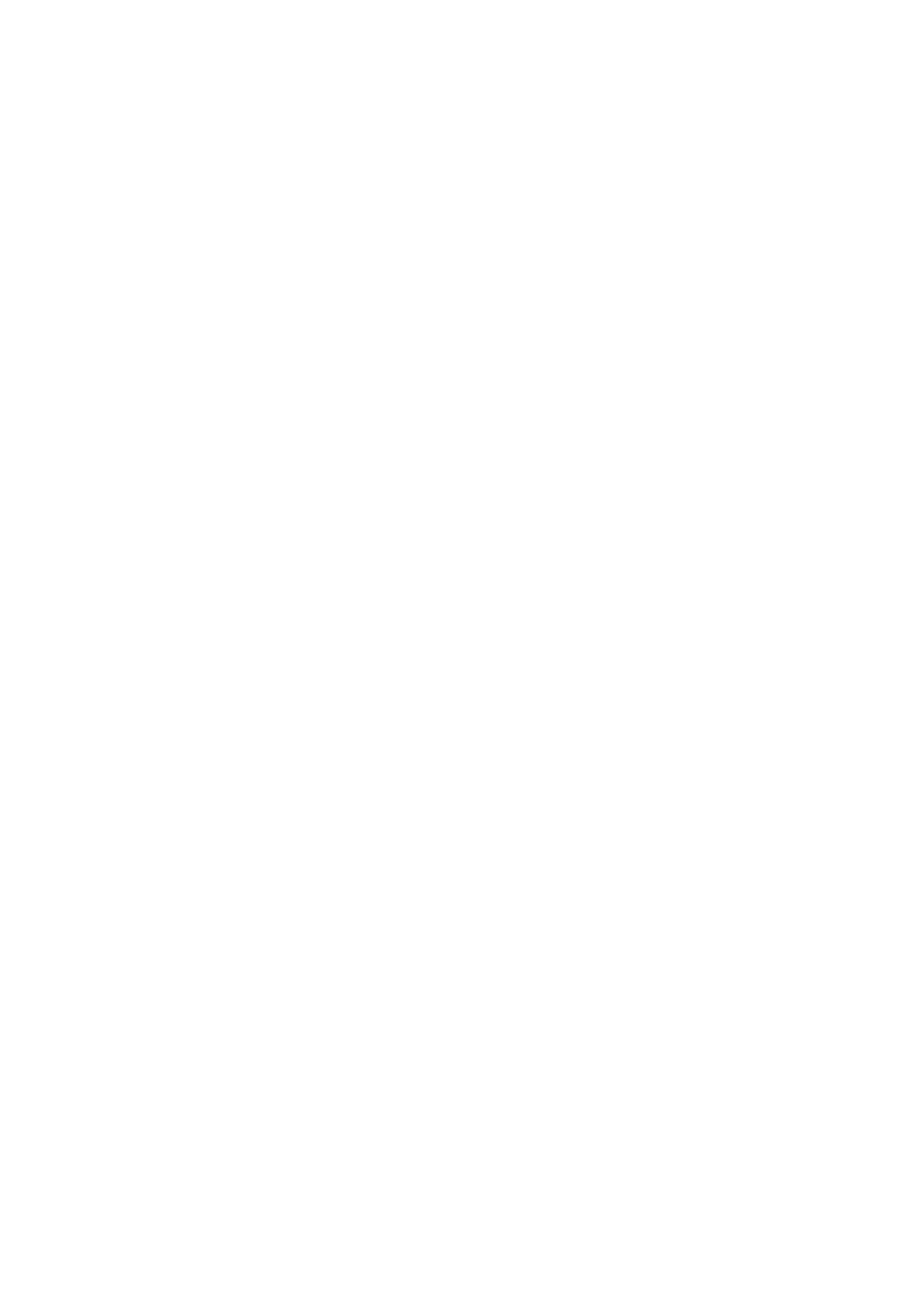#### <span id="page-18-0"></span>**ENDNOTES**

### <span id="page-18-1"></span>**Table of Legislation History**

| Legislation | <b>Year and No</b> | Commencement |
|-------------|--------------------|--------------|
|             |                    |              |
|             |                    |              |
|             |                    |              |
|             |                    |              |

#### <span id="page-18-2"></span>**Table of Renumbered Provisions**

| Original | Current |
|----------|---------|
|          |         |
|          |         |
|          |         |
|          |         |

#### <span id="page-18-3"></span>**Table of Endnote References**

 $\overline{a}$ 

 Editorial Note: Paragraph 48 of the Schedule to the Central Registry Act 2018 in operation 01/07/2019 (see SD2019/0223).

S 1 substituted by Central Registry Act 2018 Sch.

Para (b) amended by Central Registry Act 2018 Sch.

Subs (2) amended by Central Registry Act 2018 Sch.

Subs (3) amended by Central Registry Act 2018 Sch.

Subs (6) amended by Central Registry Act 2018 Sch.

Para (a) amended by Central Registry Act 2018 Sch.

Subs (8) amended by Central Registry Act 2018 Sch.

Subs (10) amended by Central Registry Act 2018 Sch.

Subs (1) amended by Central Registry Act 2018 Sch.

Subs (2) substituted by Central Registry Act 2018 Sch.

Subs (2A) inserted by Central Registry Act 2018 Sch.

Subs (3) amended by Central Registry Act 2018 Sch.

Subs (5) amended by Central Registry Act 2018 Sch.

Subs (7) amended by Central Registry Act 2018 Sch.

Subs (8) amended by Central Registry Act 2018 Sch.

Para (a) amended by Central Registry Act 2018 Sch.

S 6 heading substituted by Central Registry Act 2018 Sch.

Subs (1) substituted by Central Registry Act 2018 Sch.

Subs (2) substituted by Central Registry Act 2018 Sch.

Subs (5) repealed by Central Registry Act 2018 Sch.

Subs (1) amended by Central Registry Act 2018 Sch.